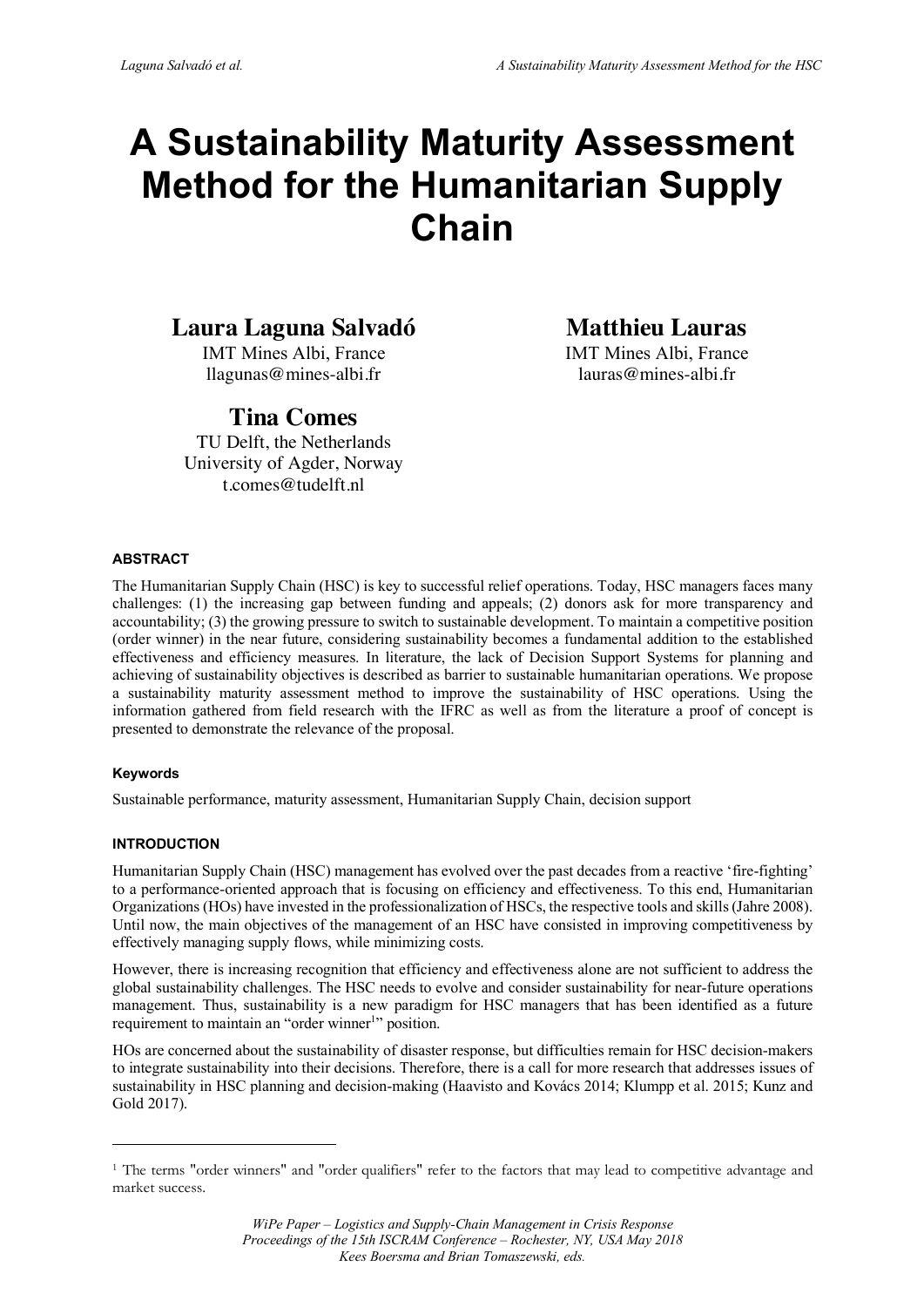This paper answers to this call by exploring a maturity assessment approach to quantify the maturity level of a HSC system's sustainability. Based on literature review, we propose a maturity assessment model, and illustrate it with a use case based on the IFRC HSC network.

This contribution is part of a research project, which aims to develop concrete solutions to support sustainable decision-making in HSCs with a scientific, applied research approach. The main difficulty is to develop decisionsupport systems adequate for humanitarian needs and uses. One of the biggest criticisms in the HSC literature review is the barrier between scientific proposals and field acceptance (Holguín-Veras et al. 2012). Several authors conclude that field-grounded research should allow for building more adequate proposals (Chan and Comes 2014; Laguna Salvadó et al. 2015). Kunz et al. (2017) highlight the importance for both academics and practitioners to "jointly define research projects". Field-oriented research is a requirement for adequately developing applied research proposals to enhance a Sustainable HSC (SHSC). Therefore, this research process has been carried out in close relation with the IFRC, which explicitly shared the interest in moving towards an SHSC, and has contributed by providing information and feedback.

The paper is structured as follows: a background section provides an overview of HSC sustainability and maturity models. Then, a proposal section details the maturity model, which is illustrated in the IFRC use case section. Finally, a discussion and conclusions section discusses limitations of this work and outlines future research opportunities.

# **BACKGROUND**

#### **HSC Sustainability**

Sustainability is a young topic in the field of SCM. Academic publications have appeared since the year 2000, but they are primarily of qualitative nature. Ashby et al. (2012) show that even though the concern for sustainability is widespread, there is a gap between intentions and implementation. They also warn of the gap between management research and practice.

Based on the Triple Bottom Line (TBL) model, it is widely accepted to present sustainability as the balance between environmental, societal and economic dimensions. TBL is a systemic approach developed in the mid-90s by John Elkington to "*capture the essence of sustainability by measuring the impact of an organization's activities including its profitability and shareholder values and its social, human and environmental capital*" (Savitz 2012). It stresses the need to achieve a minimum in performance for the three dimensions. However, there is no consensus regarding the trade-offs and synergies across the economic, environmental and social objectives in a humanitarian context. Moreover, there is not a standard definition for each dimension.

However, previous research set up concrete criteria, objectives and KPI sets for assessing the operations impact in the TBL approach. Figure 1 illustrates the proposed approach with the "House of Sustainable HSC Operations" (Laguna Salvadó et al. 2017).



**Figure 1 The House of HSC Sustainable Operations**

*WiPe Paper – Logistics and Supply-Chain Management in Crisis Response Proceedings of the 15th ISCRAM Conference – Rochester, NY, USA May 2018 Kees Boersma and Brian Tomaszewski, eds.*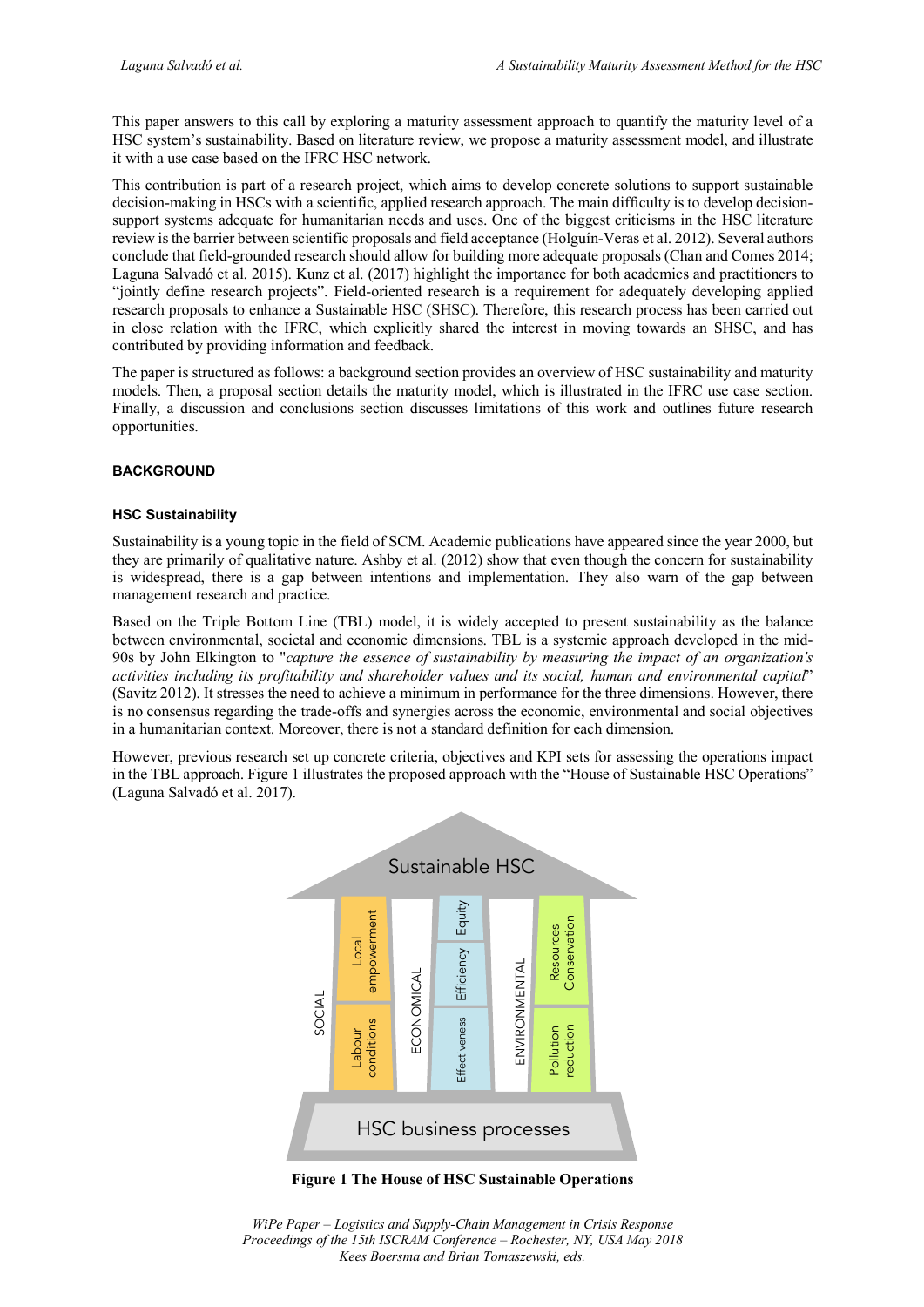The House of Sustainable HSC (SHSC) Operations is based on the HSC operational processes: Procurement, Warehousing and Transportation. Each pillar is built on one of the TBL performance criteria. To enhance an overall sustainable performance, the three pillars have to be balanced, so the roof is in equilibrium. This image reflects the importance of considering all the TBL performance objectives to enhance an overall sustainable performance. Carter and Rogers (2008) emphasize that organizations that seek to maximize the performance of all three pillars simultaneously will outperform organizations that only maximize the economic performance, or the ones that attempt to achieve high levels of social and environmental performance without explicit considerations of economic performance. Therefore, bypassing one of the dimensions, or focusing on just one of them does not contribute to the overall sustainability performance. Figure 2 illustrates some disequilibrium scenarios where the HSC dimensions are not balanced.

The first scenario (a) illustrates the current HSC management approach, where the economic dimension objectives drive HSC decision-making during all the disaster cycle and at all decision levels. There is little awareness of the social and environmental dimensions. This image suggests that the HSC system is not sustainable in the long term. Even if during the response the main driver of operational decision-making are the economic dimension aspects, the consideration of social and environmental dimensions is relevant, for example, at strategic decision-making level, to ensure that humanitarian operations do not jeopardize the livelihoods of communities on the longer term. The second scenario (b) is the opposite case, where the focus is only on environmental and social dimensions, but neglecting the economic sustainability of the organization. The sustainability cannot be enhanced without ensuring the economical prosperity of the organization. The third scenario (c) is a "green HSC" approach, where all efforts are put into reducing the environmental impact. As with the previous scenarios, the sustainability of the HSC is not ensured.



**Figure 2 Illustration of HSC operations sustainability conceptual "disequilibrium"**

*WiPe Paper – Logistics and Supply-Chain Management in Crisis Response Proceedings of the 15th ISCRAM Conference – Rochester, NY, USA May 2018 Kees Boersma and Brian Tomaszewski, eds.*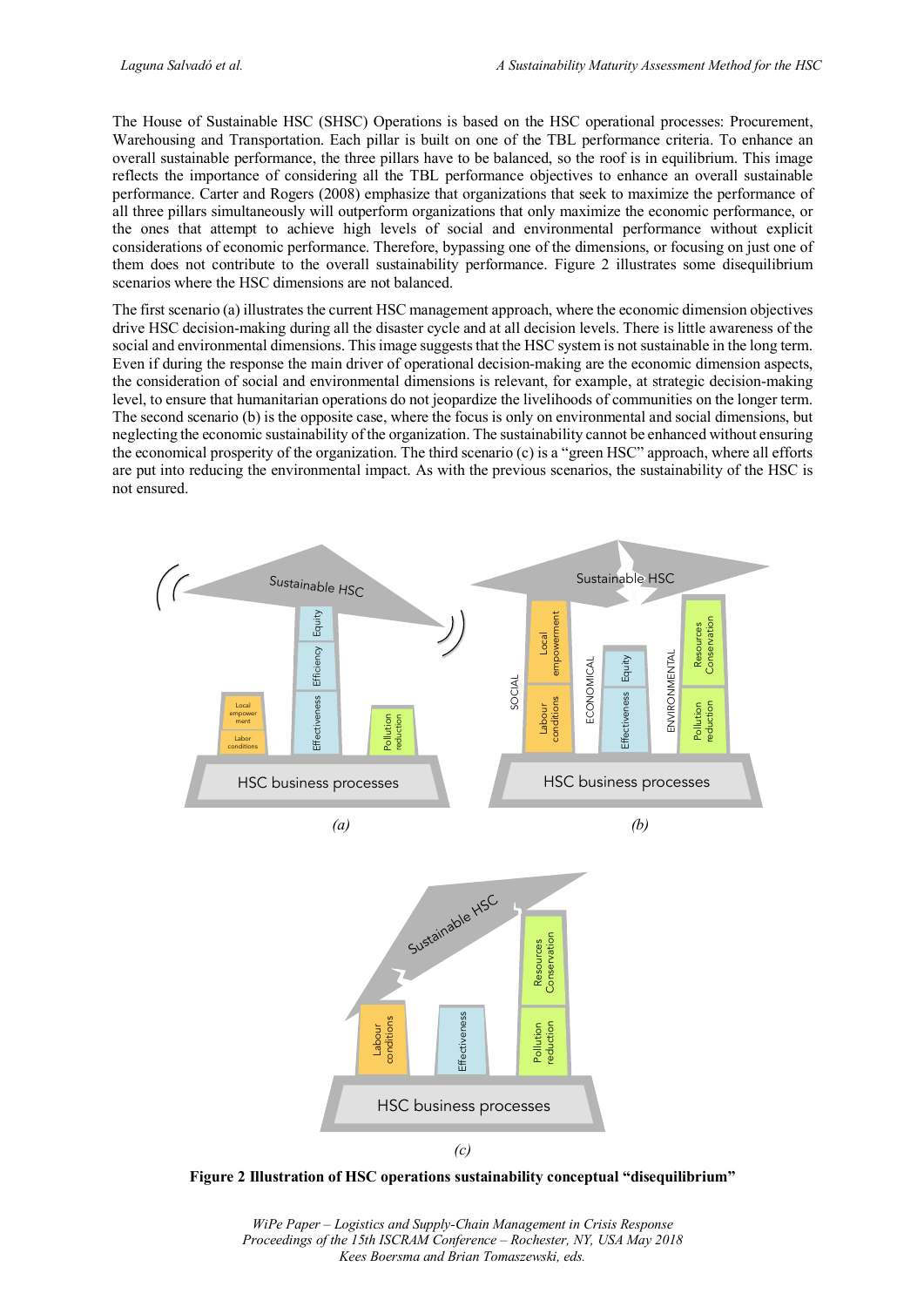Finally, Figure 3 illustrates the case where all the dimensions are considered, without reaching the maximum performance expectations in any of them. The sustainability is then reached, without excelling in any of the dimensions.



**Figure 3 A balanced SHSC performance**

# **Maturity Models**

A maturity model is defined by (Battista and Schiraldi 2013) as:

"*A framework conceived to evaluate the maturity of an organization through the definition of a set of structured levels that describe how well behavior, practices and processes can reliably and sustainably produce required outcomes*".

The origin of maturity models comes from the "Capability Maturity Model" (Paulk et al. 1993), which is used to assess an organization on a scale of five process maturity levels. Each level ranks the organization according to its standardization of processes in areas as diverse as software engineering, systems engineering, project management, risk management, system acquisition, information technology (IT) services and personnel management (Correia et al. 2017).

The use of maturity models to analysis and optimize processes has seen exponential growth in recent years, with encouraging results. Therefore, many authors have focused on the development of SC sustainability specific domain models (Baumann 2011; Golinska and Kuebler 2014; Kurnia et al. 2014; Okongwu et al. 2013; Reefke et al. 2014; Srai et al. 2013). (Correia et al. 2017) recently published a literature review on the topic, and identified the potential uses of Maturity Models as:

- A descriptive tool for the evaluation of strengths and weaknesses
- A prescriptive instrument to help develop a guide (roadmap) for performance improvement
- Comparative tool to evaluate the processes/organization and compare them with standards and best practices from other organizations
- Enablers for internal and external benchmarking

Typically, a method to assess a maturity level consists of measures and questionnaires, which allow the organization to perform self-assessment and benchmarking of their sustainability level. However, there is no standard definition of maturity levels. As an example, Baumann (2011) proposes an analytical evaluation model to characterize the global performance of an SC based on performance measurement aggregation, which is built on the TBL dimensions. The maturity of sustainable practices is defined on 4 levels proportional to the degree of implementation.

# **PROPOSAL: SHSC MATURITY ASSESSMENT**

In the background section, we have defined the elements that impact the sustainability of a HSC. Once sustainable performance dimensions and sub-dimensions have been defined with the "House of HSC sustainable operations",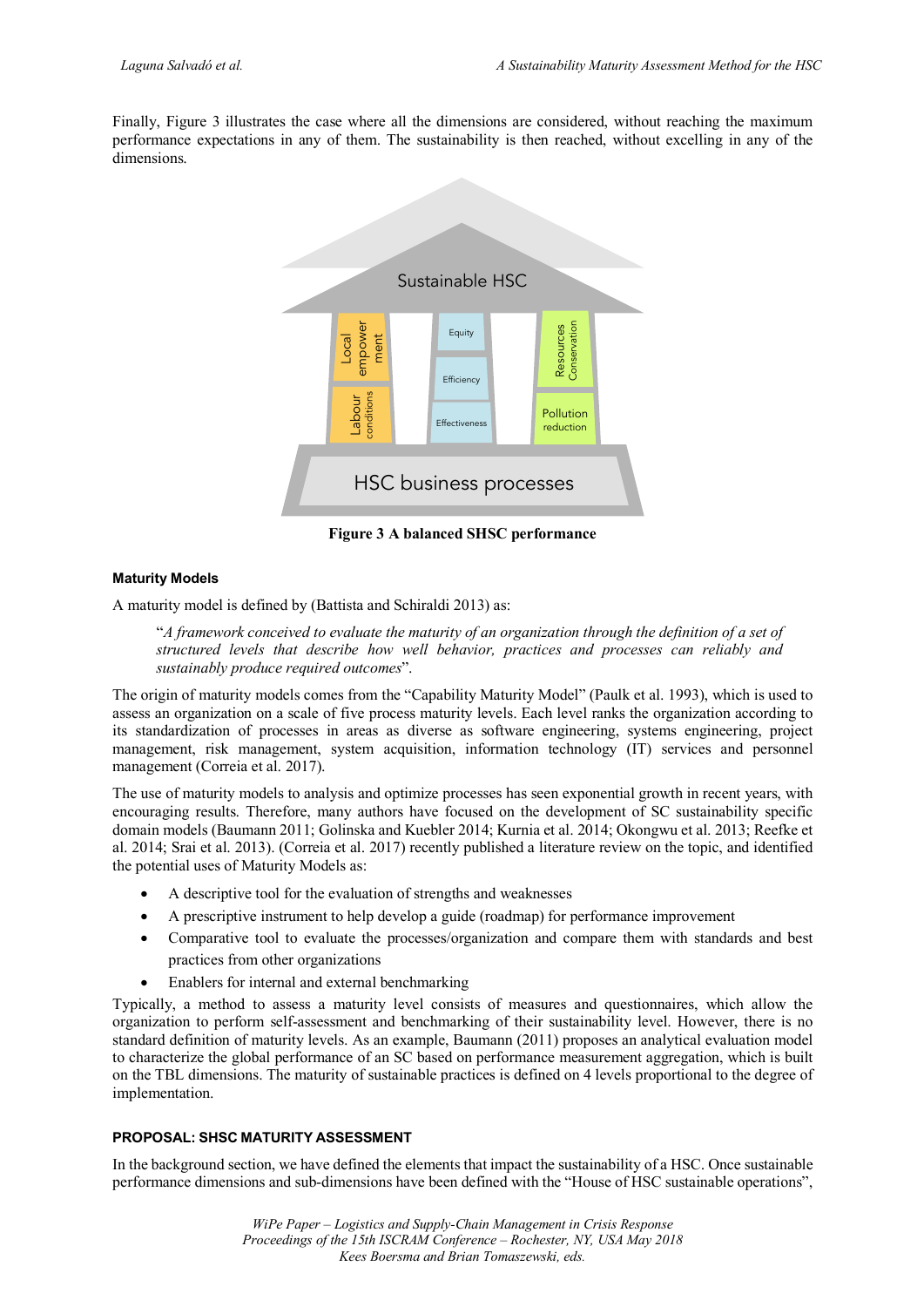the challenge remains to measure them. This section suggests a maturity assessment model that enables quantification of SHSC performance.

The assessment model it involves both benchmarking and monitoring SHSCs. Benchmarking allows internally or externally different systems or sub-systems to be compared, for example disaster responses, or for the case of the IFRC, the Regional Logistic Units (RLUs) (Laguna Salvadó et al. 2016). Monitoring enables the evolution of a system over time to be assessed, and therefore drive the performance.

# **Assessment model**

A performance maturity level assessment, based on the TBL dimensions and sub-dimensions, is a way to measure the sustainability of the HSC. For this specific purpose, we suggest using a quantitative and symbolic modeling approach (Figure 4). The SHSC maturity is built on the maturity of each of the TBL dimensions, defined here by five levels:



**Figure 4 HSC sustainable performance maturity levels**

- L0 Unaware: The sustainable performance dimension is not considered at all by decision-makers. There is no information.
- L1 Beginner: Decision-makers are aware, but quantitative/qualitative results are not satisfactory.
- L2 Medium: The performance dimension results are mitigated or insufficient.
- L3 Good: The performance dimension is well considered and results are satisfactory.
- L4 Expert: Decision-Makers are able to make decisions in alignment with the objectives of this dimension and considering the whole HSC (upstream and downstream). The quantitative results are excellent.

# **Assessment method**

To define the maturity level of the SHSC, first of all, each of the maturity sub-dimensions has to be assessed. The suggestion is to use either qualitative or quantitative metrics, with an assessment grid that makes it possible to define one maturity level per sub-dimension.

Secondly, once the sub-dimensions are assessed, the maturity level of each dimension of sustainability is deduced by taking the lowest sub-dimension maturity level. All the sub-dimensions are considered of equal importance because the objective is to enhance equilibrium.

Finally, a global HSC sustainability maturity level can be deduced. Based on the House of SHSC principle, which encourages equilibrium within the TBL dimensions, the method to deduce the global level is also to take the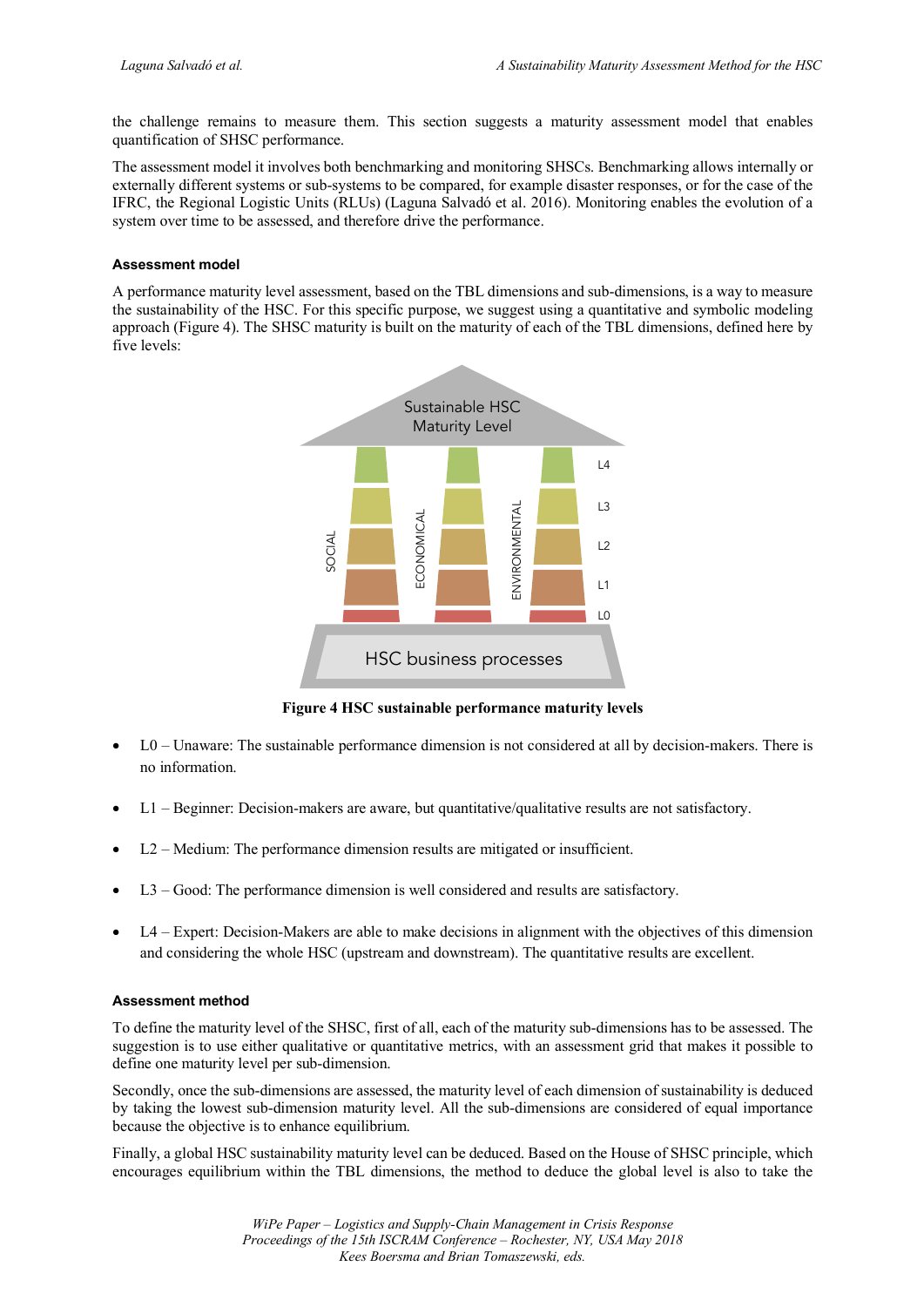lowest dimension level. Therefore, as long as one of the dimensions is mostly ignored, the symbolic global level will remain at L0. The objective is to highlight which are the dimensions that should be improved as a priority in order to improve sustainability with a balanced approach.



**Figure 5 SHSC Maturity assessment method**

# **A PROOF OF CONCEPT: ASSESSING THE SUSTAINABILITY OF IFRC HSC**

The network of the IFRC HSC upstream is composed of five Regional Logistics Units (RLU) strategically located in Panama, Kuala Lumpur, Nairobi, Beirut and Budapest, which holds contingency stocks to respond to humanitarian needs. Moreover, sub-regional logistics units (LU) based at the country level with the support of the NS are connected to each RLU. This second layer, which responds to the need to get closer to beneficiaries, is still under deployment. LU stocks are located inside (IFRC National Societies) NS warehouses as part of the RLU contingency stock. The operational mode is linear: the regional hub manages all warehouse procurement, and each sub-regional warehouse distributes only to internal country needs.



**Figure 6 IFRC Regional HSC network design**

*WiPe Paper – Logistics and Supply-Chain Management in Crisis Response Proceedings of the 15th ISCRAM Conference – Rochester, NY, USA May 2018 Kees Boersma and Brian Tomaszewski, eds.*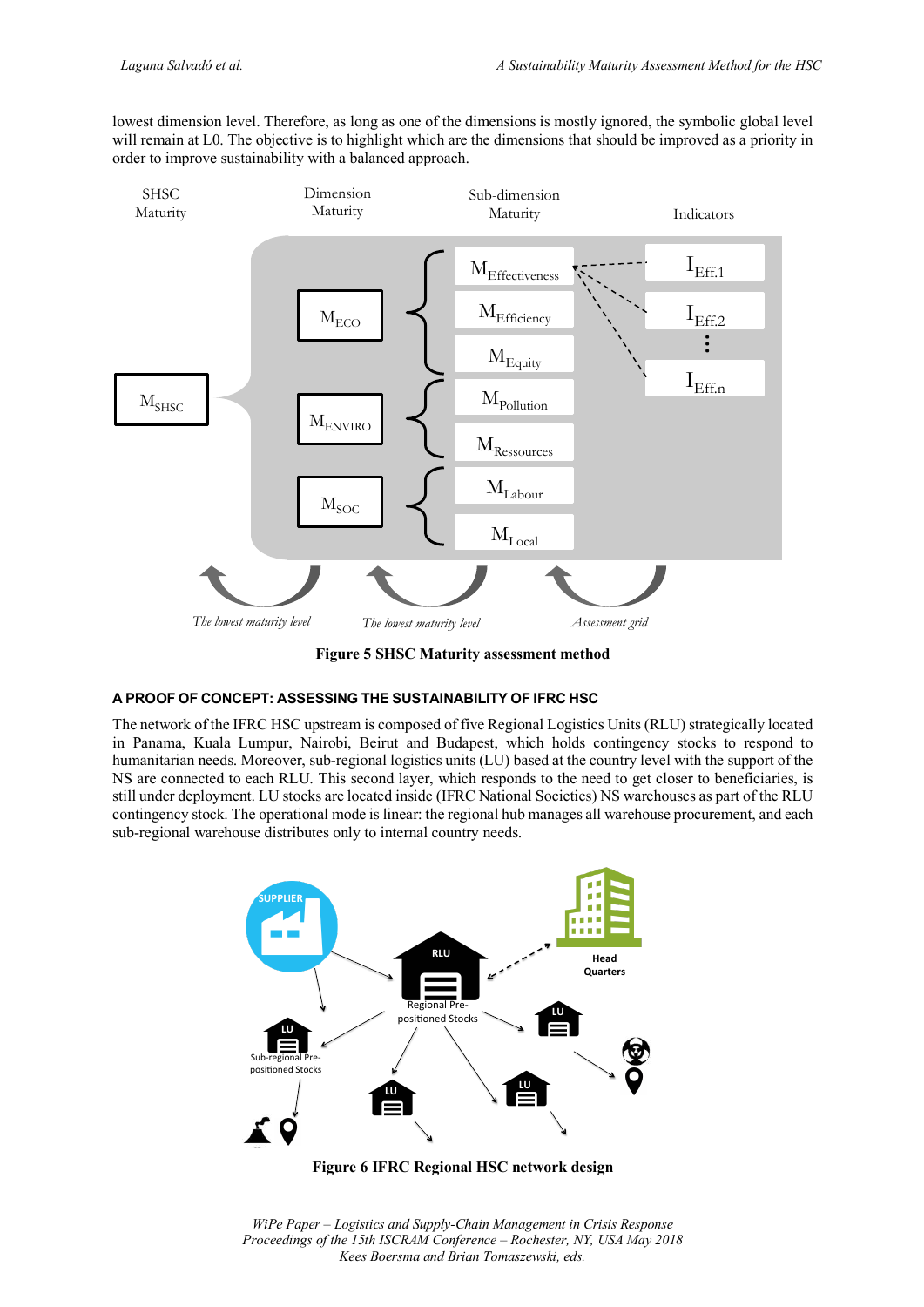To illustrate how to use the SHSC maturity assessment model, we built a use case based on the IFRC American & Caribbean (A&C) RLU operations. First, a set of the metrics and the assessment grid are defined, and secondly, the results are given and interpreted.

# **Assessment metrics & grid**

The metrics to assess the sustainability performance can be either quantitative or qualitative. As long as the objective is to define a performance level for each of the sub-dimensions, we consider a quantitative measure if possible (a ratio can be defined). Otherwise, we have defined a qualitative assessment of the criteria, which is based on the practitioner's appreciation of the dimension (i.e. for the labor conditions). The metrics are inspired by previous discussion, and are illustrative. Depending on the HO, the criteria to define each of the subdimensions, as well as the measures, may be different.

| <b>TBL</b>    | <b>Sub-dimension</b>                  | Criteria<br><b>Typology</b>        |              | <b>Measurement</b>                                |
|---------------|---------------------------------------|------------------------------------|--------------|---------------------------------------------------|
| Economic      | <b>Effectiveness</b>                  | Demand satisfaction                | quantitative | Needs coverage on time<br>total demand            |
|               | <b>Efficiency</b>                     | <b>HSC Cost ROI</b>                | quantitative | (Net incomes-HSC Cost)<br>Net incomes             |
|               | <b>Equity</b>                         | Non-discriminatory<br>distribution | quantitative | Gini Index (beneficiary<br>inequality)            |
| Environmental | <b>Pollution</b><br>reduction         | Carbon footprint                   | qualitative  | Appreciation                                      |
|               | <b>Resource</b><br>conservation       | Reduction resource<br>consumption  | qualitative  | Appreciation                                      |
| Social        | <b>Local community</b><br>development | Local procurement                  | quantitative | <b>CHF</b> expended locally<br>CHF total expenses |
|               | <b>Labor</b> conditions               | Employee management                | qualitative  | Appreciation                                      |

# **Table 1 Sustainability performance metrics per dimension**

All economic sub-dimensions are quantifiable. For effectiveness, the ratio between the total needs over a time period, and the needs covered on time are considered. For efficiency, we consider a HSC Costs RoI (Return of Investment). A negative RoI result implies that the HSC system loses money, and a positive gives the margin that is generated. The equilibrium is around 0, considering that the objective is not to make a profit but to maintain the activity. For equity we propose using the Gini Index, as suggested by (Tzur 2016). It allows the inequalities within the distribution to be determined, where 0 indicates that there is no inequality.

The environmental sub-dimensions are both qualitative. The overall objective is to reduce both the carbon footprint and the consumption of resources. Given that it is not possible to normalize these absolute values, we define different maturity levels in Table 2. The Carbon Footprint levels are based on the LCA assessment approach, which seeks to include the whole product lifecycle (from raw materials to end of life). For resource conservation (reducing consumption) the levels are similar, considering consumption of resources such as water, energy, packaging, etc. Therefore, expertise is reached when the Carbon Footprint and LCA sub-dimensions are managed upstream and downstream. The high level is also reached by using LCA and resource consumption assessments while planning operations.

Last but not least, for the social sub-dimension, we consider one quantitative and one qualitative factor. Local community empowerment (local procurement) is measured as the ratio of local investment over total investment. At the IFRC, it is not expected that 100% of local investments will be reached in the short term, due to the difficulties in finding some emergency items locally owing to strict requirements, and also because of the framework agreements the organization has with global suppliers. Labor conditions (employee management) are assessed through internal and provider audits. The high level is reached when the labor conditions are considered in the planning phase.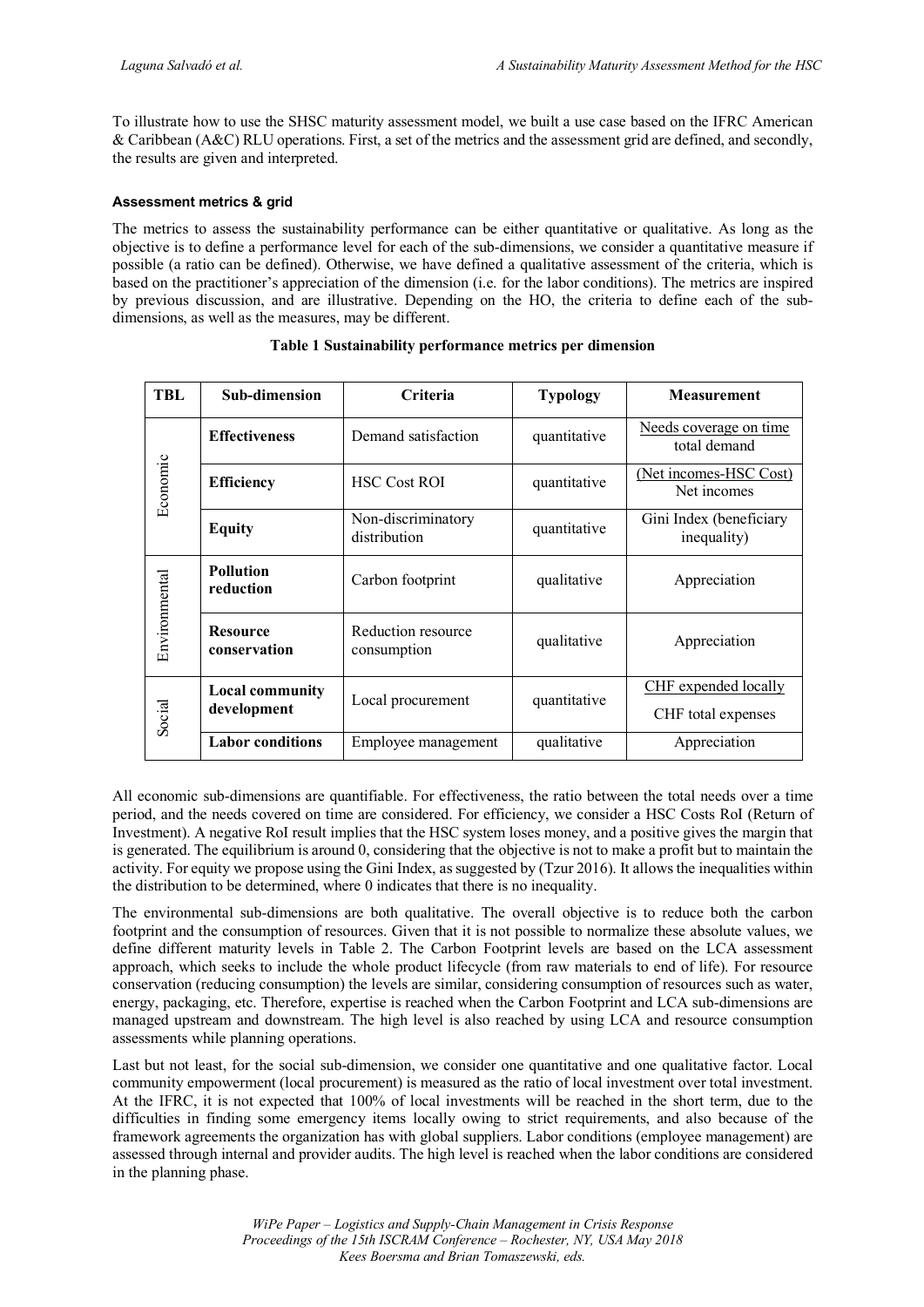|                 |                                | $\mathbf{E}$<br><b>UNAWA</b> | <b>BEGINNER</b>                                  | MEDIUM                                                                               | 600D                                                                                                             | EXCELENT                                                   |
|-----------------|--------------------------------|------------------------------|--------------------------------------------------|--------------------------------------------------------------------------------------|------------------------------------------------------------------------------------------------------------------|------------------------------------------------------------|
| TBL             | Sub-dimension                  | $\mathbf{L}$                 | $\Xi$                                            | $\overline{12}$                                                                      | L <sub>3</sub>                                                                                                   | $\mathcal{I}$                                              |
|                 | Effectiveness                  | $& 10\%$                     | $10\%$ 2 Indicator <50%                          | 50%2Indicator<75%                                                                    | $75\% \geq Indicator < 90\%$                                                                                     | 290%                                                       |
|                 | Efficiency                     | $< -10\%$                    | -10% $\geq$ Indicator $\lt$ -5%                  | -5% $\geq$ Indicator < 0%                                                            | $0\% \geq$ Indicator < 5%                                                                                        | $\geq 5\%$                                                 |
| <b>Economic</b> | Equity                         | $> 50\%$                     | $50\% \geq$ Indicator $>30\%$                    | $30\%$ ≥ Indicator <10%                                                              | $10\%$ ≥ Indicator <0%                                                                                           | $0\%$                                                      |
| Environmental   | Pollution reduction            | no info                      | The Carbon footprint is<br>assessed occasionally | The Carbon emissions<br>systematically<br>are assessed                               | emissions are assessed<br>$\text{interally} + \text{external}$<br>LCA: The Carbon<br>upstream and<br>downstream) | based on LCA impact<br>SC flows are planned                |
|                 | conservation<br>Resources      | no info                      | assessed occasionally<br>Resources use is        | for pollution and energy<br>A management system<br>use is in place<br>systematically | A global management<br>system is in place<br>upstream and<br>downstream)                                         | SC flows are planned to<br>reduce resources<br>consumption |
|                 | Local community<br>development | $0\%$                        | $0\%$ 2Indicator <30%                            | $30\%$ 2Indicator <50%                                                               | 50% $\geq$ Indicator <70%                                                                                        | $\geq 70\%$                                                |
| Social          | Labor conditions               | no info                      | Occasional Internal<br>assessment                | Systematic Internal<br>assessment                                                    | Suppliers assessment                                                                                             | SC flows are planned<br>based on labor<br>conditions       |

*WiPe Paper – Logistics and Supply-Chain Management in Crisis Response Proceedings of the 15th ISCRAM Conference – Rochester, NY, USA May 2018 Kees Boersma and Brian Tomaszewski, eds.*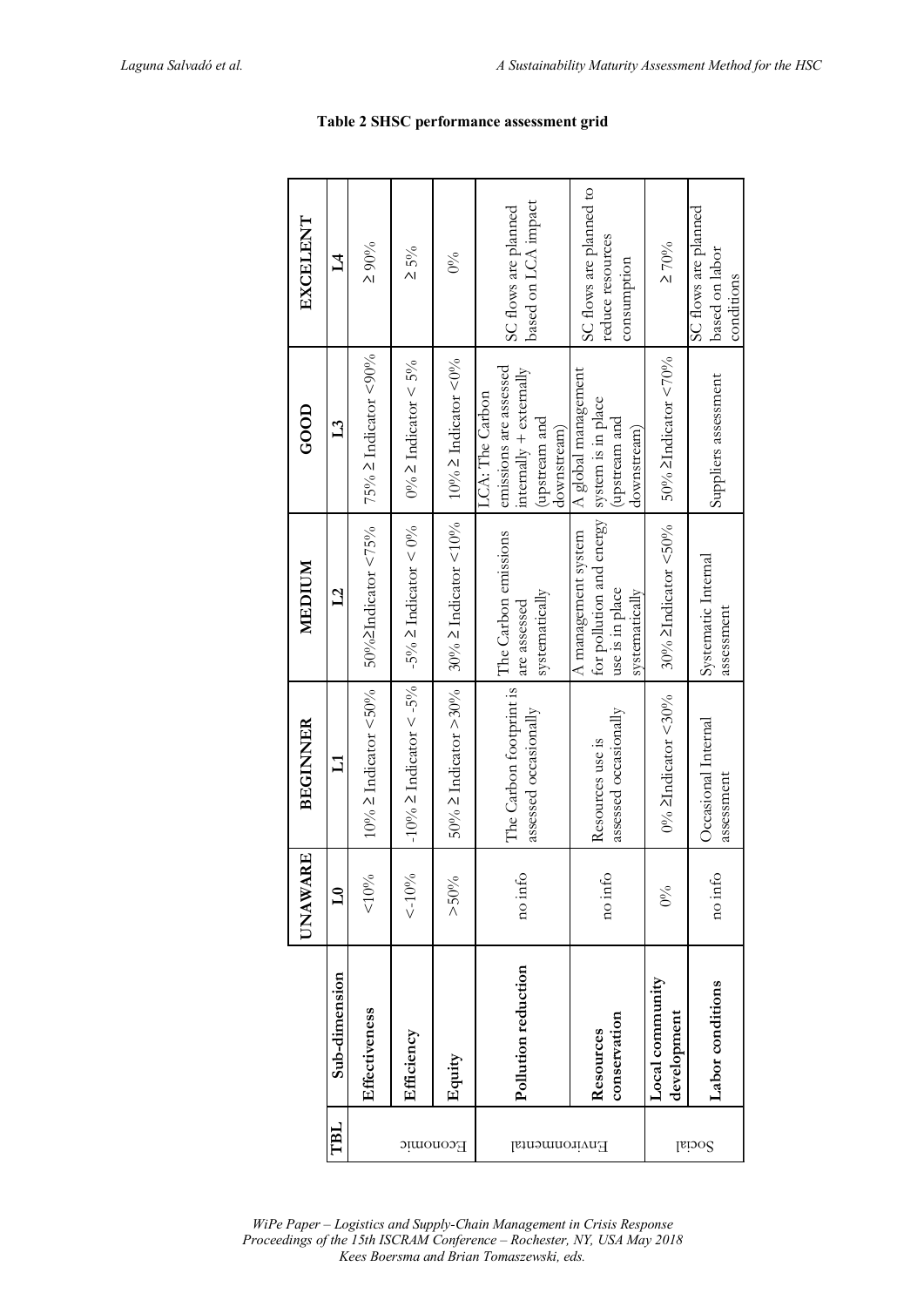# **Illustrative results**

Based on the IFRC A&C field observations and discussion with practitioners, the following illustrative data set was built, with its related sub-dimensions maturity levels.

| Effectiveness |
|---------------|
|---------------|

| Order#          | Lead time    | <b>Grand Total (CHF)</b> | Value delivered on<br>time $($ 1 week) |
|-----------------|--------------|--------------------------|----------------------------------------|
| $\mathbf{1}$    | 10.00        | 650                      |                                        |
| $\overline{2}$  | 8.00         | 9107                     |                                        |
| $\overline{3}$  | 7.00         | 554                      | 554.00                                 |
| $\overline{4}$  | 28.00        | 17831                    |                                        |
| 5               | 22.00        | 15000                    |                                        |
| 6               | 36.00        | 5000                     |                                        |
| $\overline{7}$  | 5.00         | 50000                    | 50000.00                               |
| 8               | 18.00        | 50000                    |                                        |
| 9               | 9.00         | 58000                    |                                        |
| 10              | 5.00         | 5000                     | 5000.00                                |
| 11              | 1.00         | 16000                    | 16000.00                               |
| 12              | 11.00        | 28000                    |                                        |
| 13              | 15.00        | 17000                    |                                        |
| 14              | 5.00         | 35000                    | 35000.00                               |
| $\overline{15}$ | 5.00         | 136000                   | 136000.00                              |
| 16              | 5.00         | 32000                    | 32000.00                               |
|                 | <b>TOTAL</b> | 475142                   | 274554                                 |
|                 | <b>RATE</b>  | 58%                      |                                        |

# **Table 3 Data set to assess effectiveness**

The effectiveness is computed as the proportion of orders delivered on time. The data from 2015 A&C IFRC operations do not consider an expected delivery time. For the illustration, the hypothesis is made that an acceptable delivery lead-time is one week (7 days) since orders placed will usually be urgent (Table 1).

# *Efficiency*

In a standard year, it is obvious that response to crises does not generate enough rotation to cover the fixed cost of RLUs. Based on the data of the A&C RLU activity between January and September 2015, an amount of nearly 760,000 CHF was charged to customers for a total number of 41 orders. From this total amount, 56,000 CHF corresponds to a service fee (around 7%), and the rest to the procurement costs (704,000 CHF). The income value, extrapolated over a year, results in a total income of around 1,000,000 CHF, and the procurement costs 940,000 CHF (

# Table 4).

The holding inventory costs correspond to the expenses generated due to the inventory's existence (i.e. waste, infrastructure, handling). This value is evaluated at between 20 and 30% of the mean inventory level value for the industry, depending on the deterioration and obsolescence risks. Considering that the A&C IFRC infrastructure is of basic standard, and that emergency items are robust, and only hygiene kits are perishable in the long term, we diminish this value to 10% to make the estimation. Appendix A contains the A&C RLU contingency stock value on September 2015. Considering the hypothesis that this value is close to the mean over the year, the Holding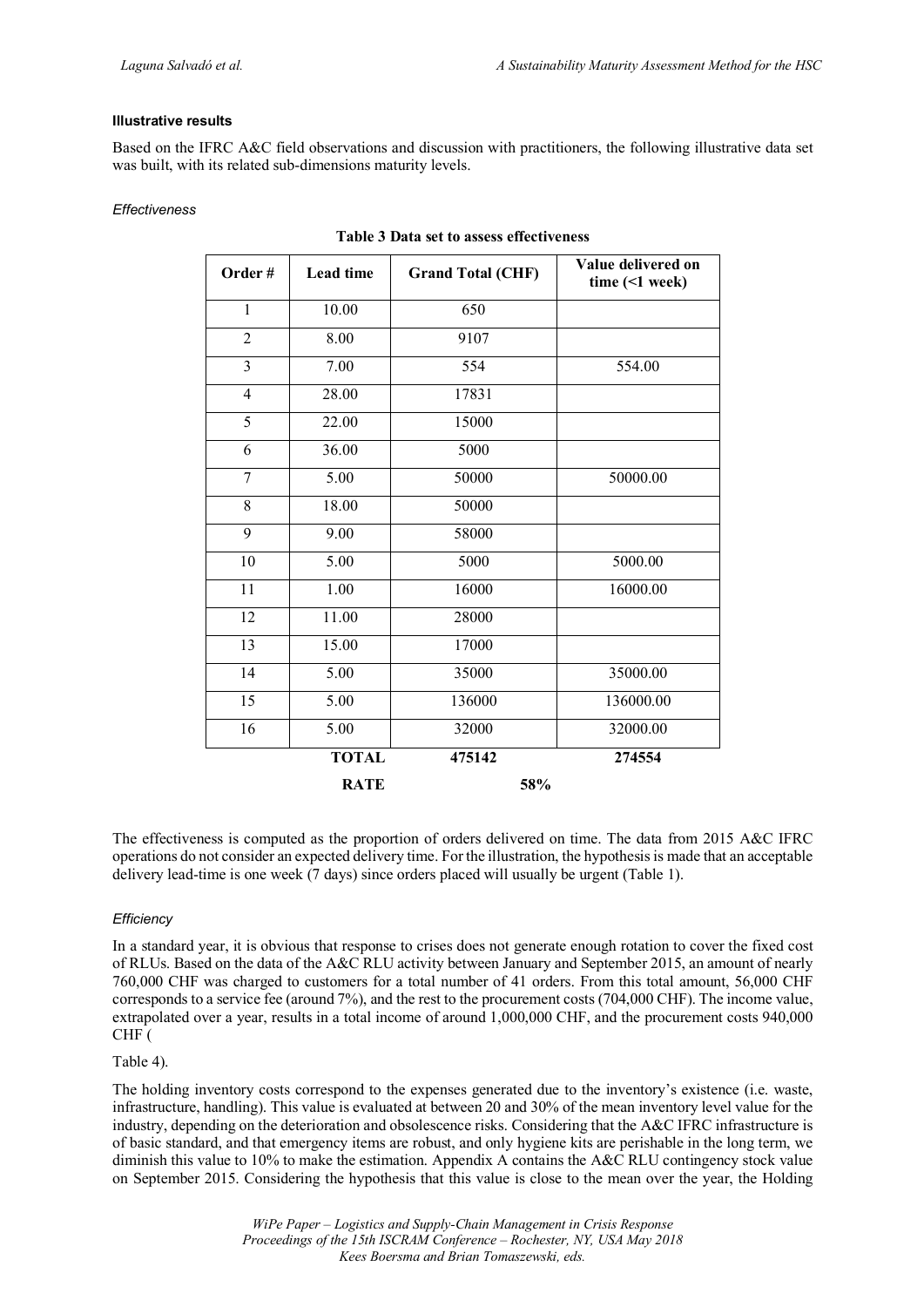Costs of the region are around 90,000 CHF over the year (

# Table 4).

|                                                                                 | <b>HSC</b> Costs (year) | <b>HSC</b><br><b>Incomes</b><br>(year) |
|---------------------------------------------------------------------------------|-------------------------|----------------------------------------|
| Procurement costs                                                               | 940,000 CHF             |                                        |
| Holding<br>handling,<br>(including)<br>and<br>costs<br>waste<br>infrastructure) | 90,000 CHF              |                                        |
| Service Provision Income                                                        |                         | 1,000,000 CHF                          |
| TOTAL                                                                           | 1,030,000 CHF           | 1,000,000 CHF                          |
| <b>RATE</b>                                                                     | $-3\%$                  |                                        |

#### **Table 4 Data set to assess efficiency**

If we compute the effectiveness indicator with this data set, considering that the HSC annual Costs are around 90,000, and that the net income (without the procurement costs) is around 75,000:

$$
HSC Cost ROI = \frac{(1,000,000 - (1,030,000 +))}{1,000,000} = -3\%
$$

Without a full data set, it is difficult to establish an exact value for the effectiveness indicator. However, the A&C RLU has clearly stated the difficulties it has in covering the costs (IFRC 2013, 2014)

# *Equity*

In the assessment grid it is suggested that the equity should be assessed based on the Gini Index. The value of this index is between 0 and 1, and represents the level of inequality within a studied population. In this case it is the satisfaction of the customer orders of the HSC. The red line in Figure 7 represents the Lorenz curve (Gastwirth 1972), which plots the proportion of the variable observed of the population (y axis) that is cumulated by the bottom  $x$ %. The Gini index is equal to the A area divided by the sum of the A and B areas, that is to say: Gini  $=$  $A / (A + B)$ . The bigger A is, the higher is the level of inequality.



# **Figure 7 Gini Index**

The IFRC A&C decision-makers ensure that if there is a situation where they have to share the upstream resources within different demand points, this will be done equitably (although this situation is not common upstream). Therefore, the Lorenz curve of such a situation is at 45°, and the Gini Index equal to 0, with a perfect equality.

# *Pollution reduction*

There is no data available to compute the CO2 emissions.

# *Resources conservation*

There is no data available to assess the resource consumption.

# *Local community development*

The indicator for this sub-dimension is the proportion of procurement value from local suppliers. Let us consider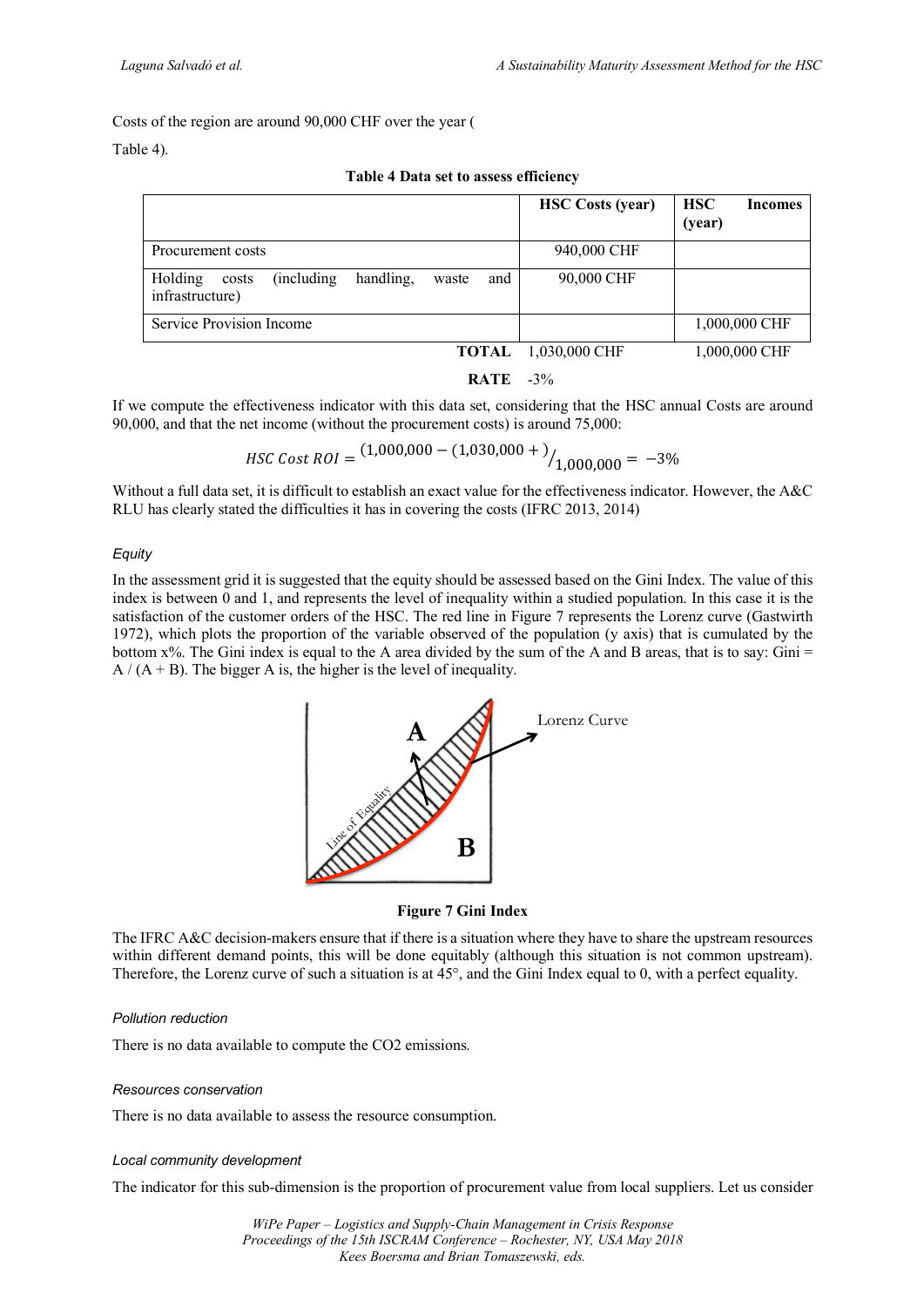the following dataset:

| Order#         | Origin        | <b>Grand Total (CHF)</b> | Value from local<br>suppliers |
|----------------|---------------|--------------------------|-------------------------------|
| 1              | International | 5000                     |                               |
| $\overline{2}$ | International | 2000                     |                               |
| $\overline{3}$ | International | 36000                    |                               |
| $\overline{4}$ | International | 2500                     |                               |
| 5              | Local         | 300                      | 300                           |
| 6              | International | 2100                     |                               |
| $\overline{7}$ | International | 3000                     |                               |
| 8              | International | 1000                     |                               |
| 9              | Local         | 580                      | 580                           |
| 10             | International | 600                      |                               |
| 11             | Local         | 3000                     | 3000                          |
| 12             | Local         | 2500                     | 2500                          |
| 13             | International | 6000                     |                               |
| 14             | International | 260                      |                               |
| 15             | Local         | 1000                     | 1000                          |
|                | <b>TOTAL</b>  | 65840                    | 7380                          |
|                | <b>RATE</b>   | 11%                      |                               |

| Table 5 Local procurement data set |  |
|------------------------------------|--|
|                                    |  |

#### *Labor conditions*

There is a general standard for the staff rules at the IFRC, approved by the general assembly in 1976. Therefore, it is assumed that there is a systematic internal assessment of the Labor conditions. As part of the supplier selection process, it has to be guaranteed that suppliers:

- Adhere to the Fundamental Principles of the International Red Cross and Red Crescent Movement
- Maintain ethical business practices always
- Are not involved in any form of corruption or any fraudulent activities
- Do not engage in any collusive or coercive practices

The sub-dimensions maturity levels can be deduced using the assessment grid (Table 2).

For the economic dimension, both effectiveness and efficiency performance are well developed, but still far from optimal. The high immobilization of stocks, and the low turnover of inventory cause the level of efficiency to be negative. Regarding effectiveness, the response time is still long, in most cases. Equity is considered as achieved, given that it is considered as a constraint by IFRC decision-makers.

For the environmental dimension, nothing is done to assess and reduce the carbon footprint and resource consumption.

For the social dimension, local procurement is being developed, but it is still difficult to find suppliers that satisfy the requirements in most countries. This indicator could be improved with the development of sub-regional LUs. Regarding the Labor conditions, the IFRC standards are satisfactory, but no information was found on the assessment of their supplier's labor conditions.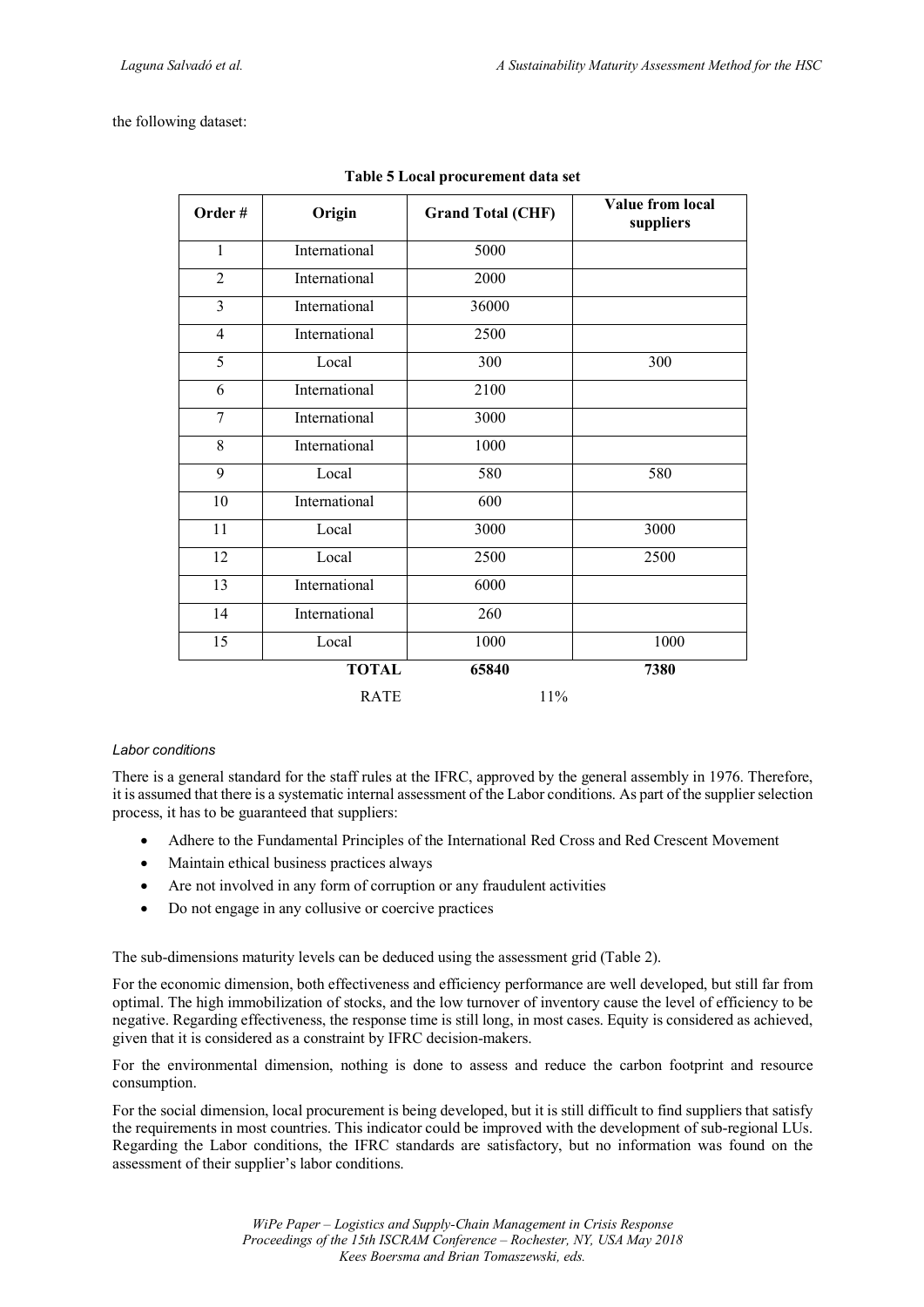| <b>TBL</b>    | Sub-dimension                | L <sub>0</sub> | L1           | L2 | L <sub>3</sub> | L4           | <b>Dimension Maturity</b><br>level |  |
|---------------|------------------------------|----------------|--------------|----|----------------|--------------|------------------------------------|--|
| Economic      | <b>Effectiveness</b>         |                |              | X  |                |              |                                    |  |
|               | Efficiency                   |                |              | X  |                |              | L2                                 |  |
|               | <b>Equity</b>                |                |              |    |                | $\mathbf{X}$ |                                    |  |
| Environmental | <b>Pollution reduction</b>   | X              |              |    |                |              | L <sub>0</sub>                     |  |
|               | <b>Resource conservation</b> | $\mathbf{x}$   |              |    |                |              |                                    |  |
| Social        | Local community development  |                | $\mathbf{x}$ |    |                |              | L1                                 |  |
|               | <b>Labour conditions</b>     |                |              |    | $\mathbf x$    |              |                                    |  |

# **Table 6 Illustrative assessment of the A&C RLU**

# **To increase the readability of the assessment grid, these results can be presented in the form of a radar graph (Figure 8). Each TBL dimension is then assessed as the lowest one within its sub-dimensions levels (**

Table 6). The global maturity level of the A&C RLU is also defined by the lowest dimension level (L0), as showed in Figure 9.



**Figure 8 A&C RLU SHSC sub-dimensions performance maturity level (radar graph)**

A simple analysis of the results from the SHSC maturity assessment allows us to identify the sub-dimensions that have to be prioritized in order to achieve a more balanced sustainability performance.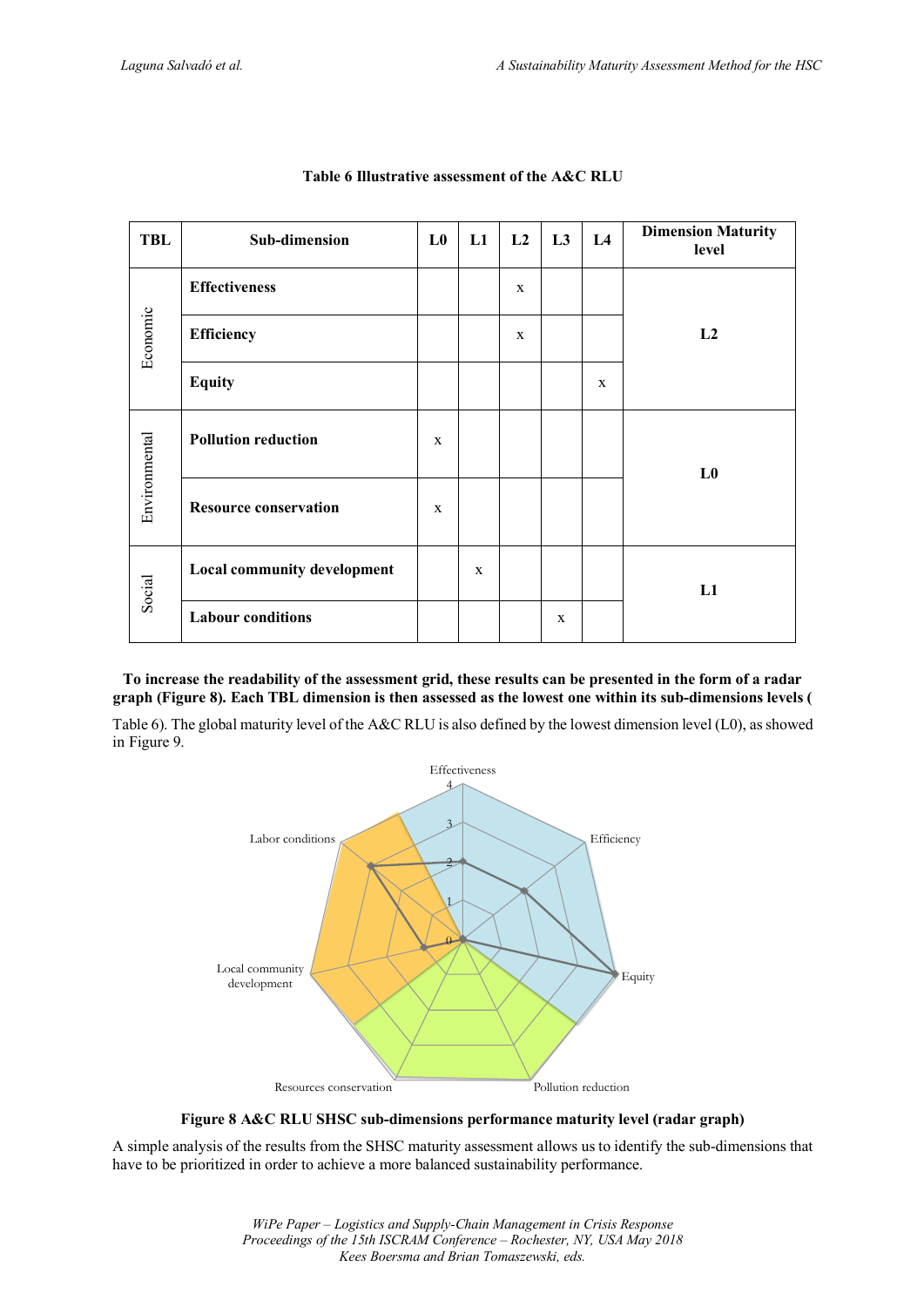This result shows that the environmental dimension is completely overlooked by decision-makers at the A&C RLU. Based on this model approach to improving the overall SHSC performance, the priority should be to work on both environmental sub-dimensions. The social dimension also remains in a lower maturity level than the economic dimension, as is predictable, given that the SHSC is still in its infancy.



**Figure 9 A&C RLU SHSC performance maturity level**

# **DISCUSSION & CONCLUSIONS**

The literature review and previous research show the challenge for HOs to consider sustainability in their decisionmaking processes. Based on the TBL performance approach, environmental and social dimensions should be added to the economic performance dimension. The objective of this paper is to use the "House of SHSC operations" framework for assessing the performance of SHSC operations.

The "House of SHSC operations" is a general framework that stresses the need to consider the three TBL dimensions to enhance SHSC operations (procurement, warehousing, transport). The criteria have been defined considering the literature review on sustainable SC and the impact that HSC processes (procurement, warehousing and transport) have on the different sub-dimensions. With this inputs, a model and method to assess SHSC performance maturity is suggested. To illustrate the use of the maturity assessment model, a proof of concept has been built based on the IFRC HSC use case.

This paper contributes significantly to the discussion of HSC sustainability. It bridges the gap between high-level sustainability theory and the concrete assessment of HSC operations sustainability, which still seems difficult in many disciplines.

The contributions have been developed thanks to inputs from IFRC field research. The practical application to various humanitarian relief operations is yet to be done.

The SHSC maturity model presented in this chapter is a decision-support system that allows measuring and benchmarking the sustainability of a HSC system "a posteriori". The main practical implications of using this method are to make evidence of the sustainability weakness on a given HSC system, and encourage a continuous improvement dynamic towards sustainability.

Nonetheless, it does not permit to anticipate the sustainable performance of decisions (i.e. operations planning). Therefore, as sustainability is a multi-dimensional concept, with conflicting objectives, the next step is to address these trade-offs and synergies across the economic, environmental and social dimensions.

# **REFERENCES**

Ashby, Leat, and Hudson-Smith. (2012). "Making connections: a review of supply chain management and